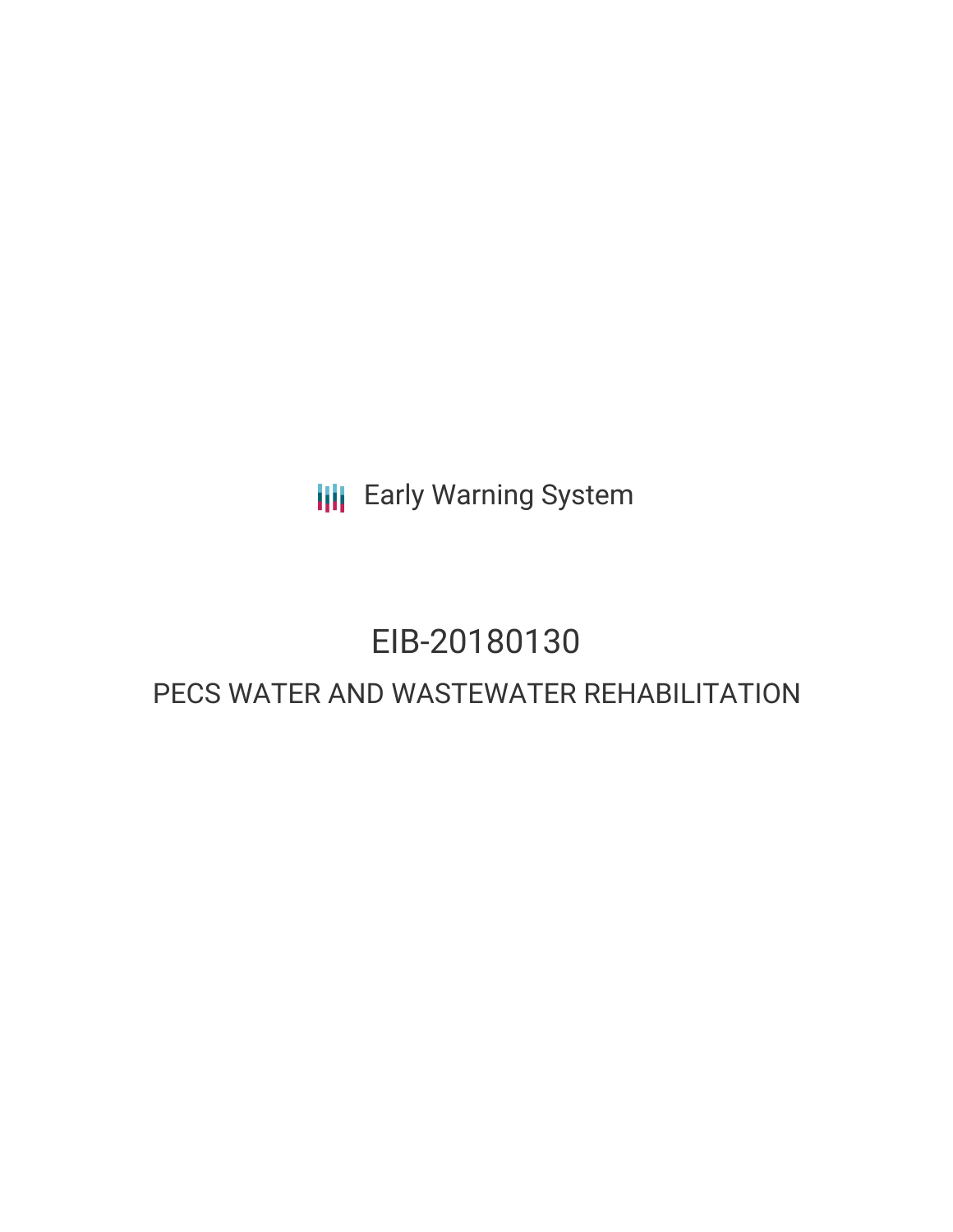

### **Quick Facts**

| <b>Countries</b>               | Hungary                        |
|--------------------------------|--------------------------------|
| <b>Financial Institutions</b>  | European Investment Bank (EIB) |
| <b>Status</b>                  | Proposed                       |
| <b>Bank Risk Rating</b>        | U                              |
| <b>Borrower</b>                | <b>TETTYE FORRASHAZ ZRT</b>    |
| <b>Sectors</b>                 | <b>Water and Sanitation</b>    |
| <b>Investment Type(s)</b>      | Loan                           |
| <b>Investment Amount (USD)</b> | \$19.32 million                |
| <b>Loan Amount (USD)</b>       | \$19.32 million                |
| <b>Project Cost (USD)</b>      | $$40.92$ million               |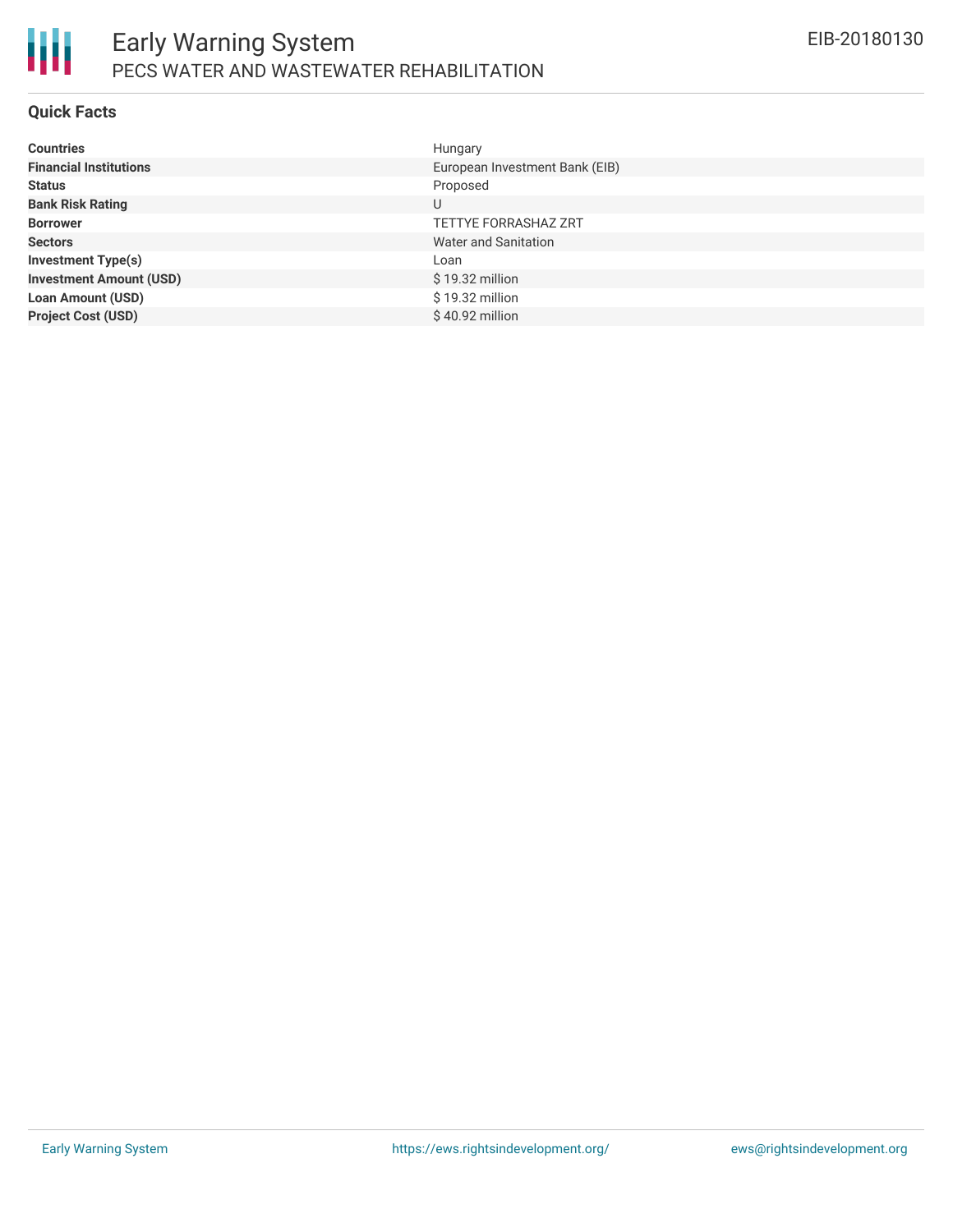

### **Project Description**

According to EIB website, the project is concerned with the rehabilitation of water and wastewater utilities in Pécs (Hungary) and its environment through Tettye FH, the municipal water and wastewater operator.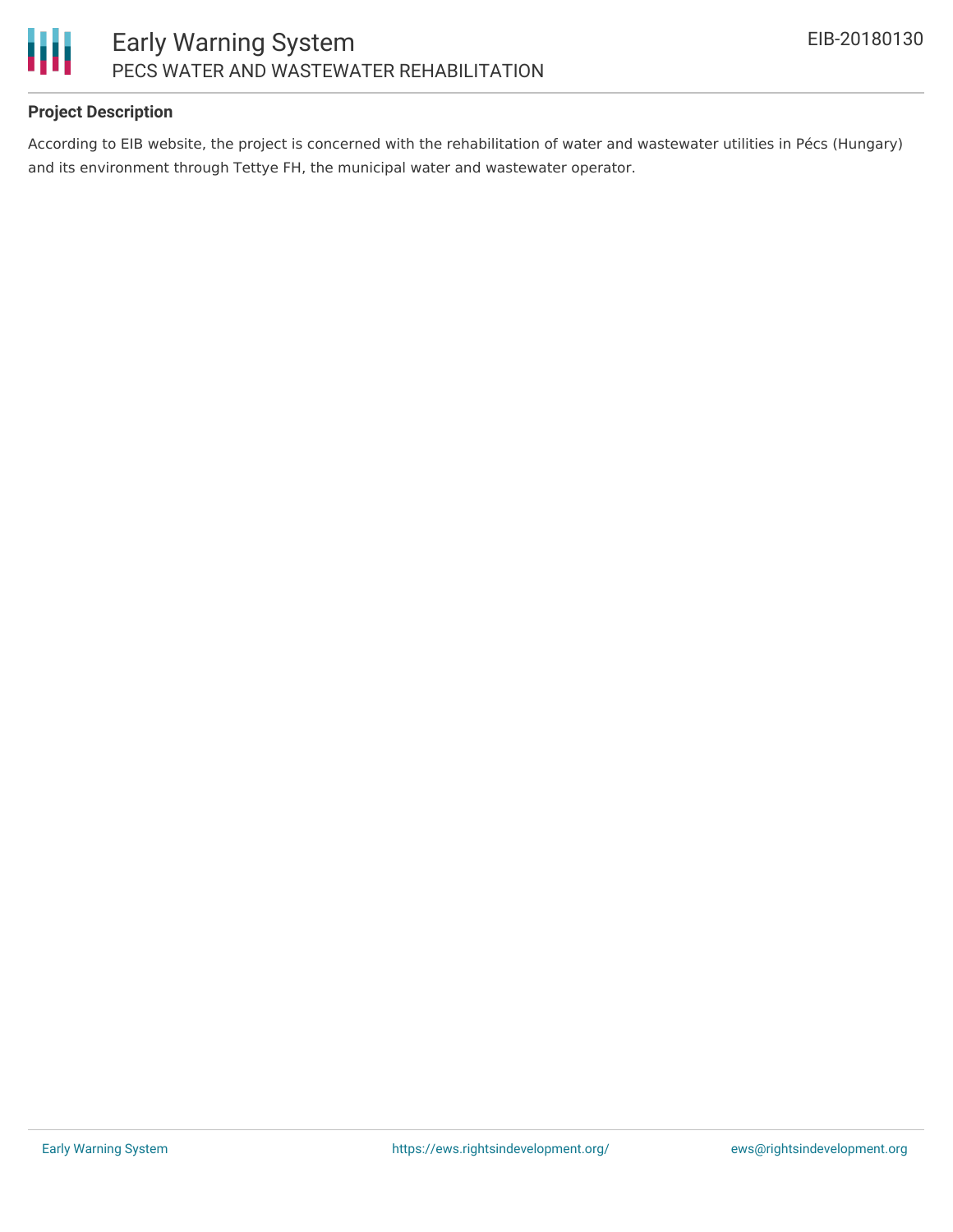# 冊

### **Investment Description**

European Investment Bank (EIB)